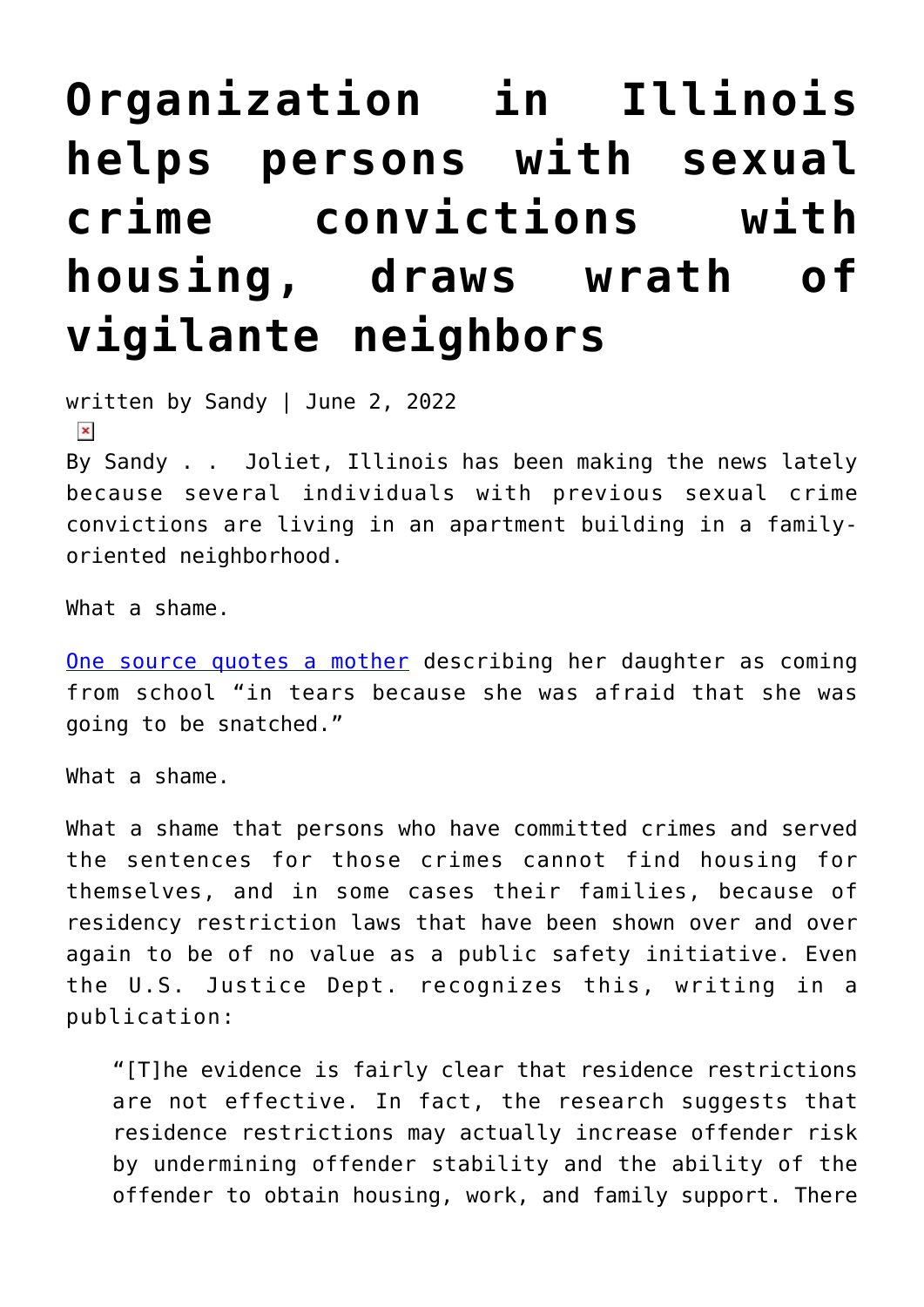is nothing to suggest this policy should be used at this time." [https://www.smart.gov/SOMAPI/sec1/ch8\\_strategies.html](https://www.smart.gov/SOMAPI/sec1/ch8_strategies.html) (last main section)

However, in spite of the empirical evidence, state after state, Illinois included, have utilized these restrictions, creating a large homeless population, to the point that, in Illinois, [the Chicago Police Dept. issued a policy statement](https://publicsearch2.chicagopolice.org/homelessrso) about them.

[The NewDay Apartments](https://www.newdayapartments.com/newday-for-communities) are successfully helping to alleviate this situation. Dedicated to making communities safer, they are a private company that builds law-compliant housing for registrants, and it is one of their buildings in Joliet that has become a focal point for the maelstrom that is being created.

The neighborhood is, almost literally, up in arms. It is clear, judging from their statements given to the press and at the community meeting, that their anxiety and their rhetoric is based on myth, misinformation, and media hype. [The local](https://patch.com/illinois/joliet/5-sexual-predators-move-joliet-west-side-neighborhood) [Patch publication](https://patch.com/illinois/joliet/5-sexual-predators-move-joliet-west-side-neighborhood) saw fit to portray the situation in the most negative manner possible and to print the mug shots, names, and crimes of conviction.

[Joliet's mayor, Bob O'Dekirk,](https://www.nbcchicago.com/news/local/joliet-mayor-demands-answers-over-building-that-houses-multiple-sex-offenders/2846589/) in his political posturing to the press, promised to take action against the apartment building, adding more fuel to the fire.

Attorney Adele Nicholas, who is E.D. of NARSOL'S Illinois affiliate Illinois Voices for Reform, was at [the community](https://www.shawlocal.com/the-herald-news/news/2022/06/02/neighbors-search-for-answers-on-sex-offender-house-near-their-joliet-homes/) [meeting](https://www.shawlocal.com/the-herald-news/news/2022/06/02/neighbors-search-for-answers-on-sex-offender-house-near-their-joliet-homes/) in Joliet June 1. She reports that some of the community members were respectful, asking questions and expressing concerns in a reasonable fashion. However, what Adele describes as "a few angry, vocal people" were verbally violent, threatening to burn the apartment building, threatening murder and mutilation of the registrants. She was